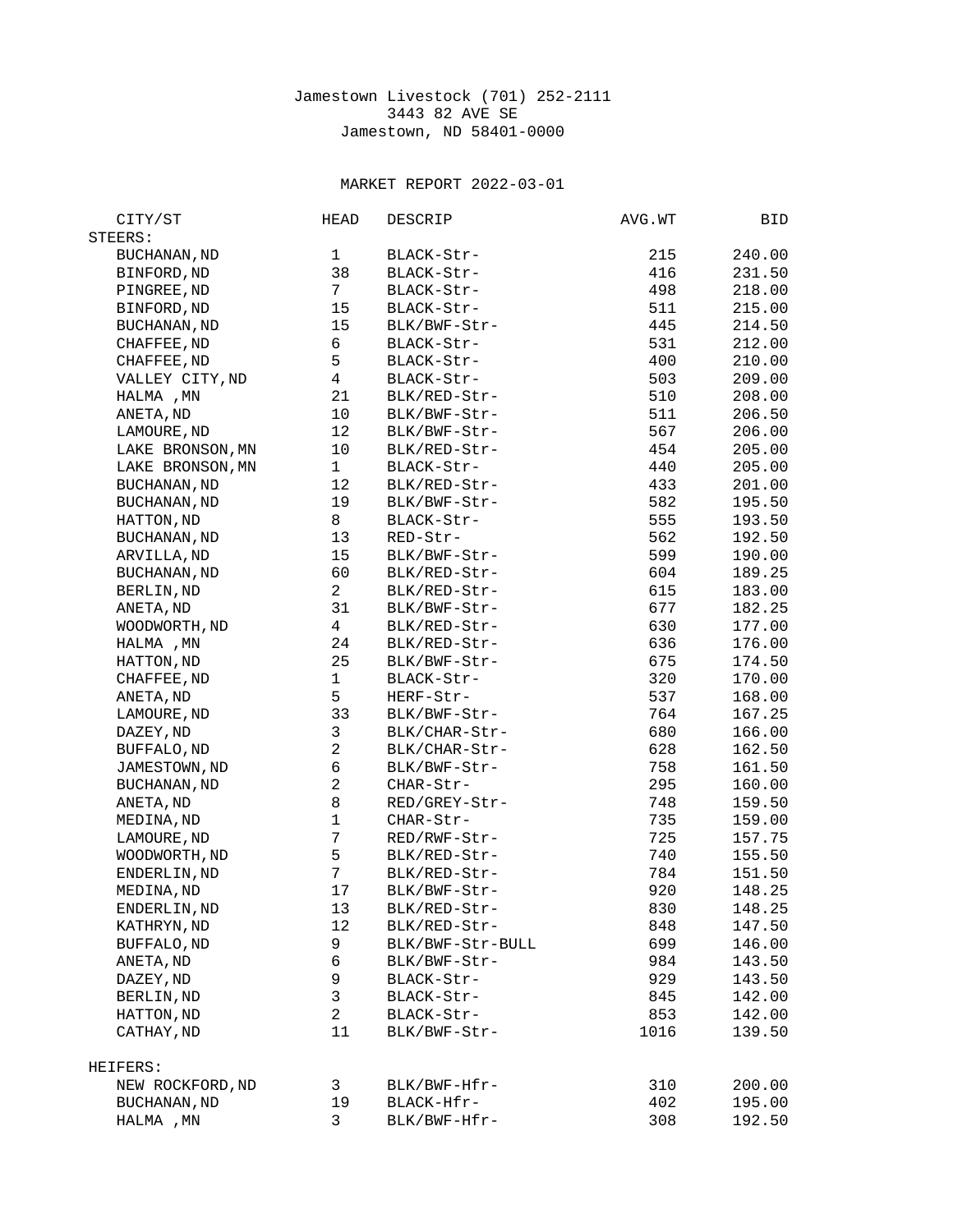| CARRINGTON, ND      | 4              | BLK/BWF-Hfr-  | 321  | 190.00 |
|---------------------|----------------|---------------|------|--------|
| HATTON, ND          | 5              | BLACK-Hfr-    | 414  | 188.00 |
| BUCHANAN, ND        | 27             | RED-Hfr-      | 440  | 186.00 |
| HALMA, MN           | 11             | BLK/RED-Hfr-  | 442  | 185.00 |
| BINFORD, ND         | 35             | BLACK-Hfr-    | 456  | 184.50 |
| CARRINGTON, ND      | 15             | BLK/BWF-Hfr-  | 471  | 184.50 |
| PINGREE, ND         | 32             | BLK/BWF-Hfr-  | 530  | 181.50 |
| LAKE BRONSON, MN    | 17             | BLK/RED-Hfr-  | 474  | 180.50 |
| BINFORD, ND         | 22             | BLACK-Hfr-    | 362  | 180.00 |
| <b>BUCHANAN, ND</b> | 14             | BLK/BWF-Hfr-  | 553  | 178.50 |
| <b>BUCHANAN, ND</b> | 15             | RED-Hfr-      | 508  | 177.00 |
| NEW ROCKFORD, ND    | 15             | BLK/BWF-Hfr-  | 576  | 176.50 |
| VALLEY CITY, ND     | 5              | BLACK-Hfr-    | 549  | 176.00 |
| COURTENAY, ND       | $\overline{c}$ | BLK/BWF-Hfr-  | 470  | 176.00 |
| JAMESTOWN, ND       | 5              | BLK/BWF-Hfr-  | 463  | 172.00 |
| ENDERLIN, ND        | 9              | BLACK-Hfr-    | 586  | 168.00 |
| WARWICK, ND         | 9              | RED-Hfr-      | 521  | 168.00 |
| BUCHANAN, ND        | 8              | BLK/CHAR-Hfr- | 443  | 167.00 |
| LAKE BRONSON, MN    | 20             | BLK/RED-Hfr-  | 562  | 167.00 |
| LAKE BRONSON, MN    | 7 <sup>1</sup> | BLK/RED-Hfr-  | 568  | 167.00 |
| <b>BUCHANAN, ND</b> | 59             | RED/RWF-Hfr-  | 576  | 166.25 |
| HALMA, MN           | 18             | BLK/RED-Hfr-  | 598  | 166.00 |
| BUCHANAN, ND        | 5              | BLK/BWF-Hfr-  | 583  | 165.50 |
| LAMOURE, ND         | 8              | BLK/BWF-Hfr-  | 609  | 165.50 |
| PINGREE, ND         | 95             | BLACK-Hfr-    | 635  | 165.00 |
| CARRINGTON, ND      | 43             | BLK/BWF-Hfr-  | 624  | 163.00 |
| ANETA, ND           | 32             | BLK/BWF-Hfr-  | 653  | 163.00 |
| ARVILLA, ND         | 24             | BLK/BWF-Hfr-  | 619  | 160.50 |
| PINGREE, ND         | 5              | RED/CHAR-Hfr- | 599  | 160.00 |
| WARWICK, ND         | 30             | RED/RWF-Hfr-  | 660  | 159.25 |
| BERLIN, ND          | 10             | BLK/RED-Hfr-  | 650  | 158.25 |
|                     | $\mathbf{1}$   | BLACK-Hfr-    | 545  | 158.25 |
| BERLIN, ND          | 25             | BLK/BWF-Hfr-  | 667  | 156.75 |
| HATTON, ND          | 7 <sup>7</sup> | BLK/RED-Hfr-  | 664  |        |
| ENDERLIN, ND        |                | RED/RWF-Hfr-  |      | 152.00 |
| DAWSON, ND          | 15             | BLK/BWF-Hfr-  | 702  | 147.75 |
| DAWSON, ND          | 13             |               | 735  | 145.50 |
| LAMOURE, ND         | 19             | BLK/BWF-Hfr-  | 732  | 144.75 |
| PINGREE, ND         | 3              | RED/GREY-Hfr- | 707  | 143.00 |
| DAZEY, ND           | 9              | BLK/CHAR-Hfr- | 791  | 136.50 |
| MEDINA, ND          | 25             | BLK/RED-Hfr-  | 831  | 134.00 |
| ENDERLIN, ND        | 12             | BLK/RED-Hfr-  | 793  | 134.00 |
| ULEN, MN            | 11             | BLK/BWF-Hfr-  | 1003 | 133.75 |
| JAMESTOWN, ND       | $\mathbf{1}$   | BLACK-Hfr-    | 805  | 130.00 |
| BUCHANAN, ND        | 4              | CHAR-Hfr-     | 891  | 130.50 |
| COWS                |                |               |      |        |
|                     |                |               |      |        |
| CLEVELAND, ND       | $\mathbf{1}$   | BLACK-Cow-    | 1180 | 96.00  |
| EMBDEN, ND          | $\mathbf 1$    | B/W/F-Cow-    | 1130 | 95.00  |
| WOODWORTH, ND       | 1              | BLACK-Cow-    | 1605 | 88.50  |
| WOODWORTH, ND       | 1              | RED-Cow-      | 1655 | 87.00  |
| WOODWORTH, ND       | $\mathbf 1$    | BLACK-Cow-    | 1315 | 87.00  |
| GLENFIELD, ND       | $\mathbf{1}$   | BLACK-COW-    | 1165 | 87.00  |
| WOODWORTH, ND       | $\mathbf 1$    | RWF-COW-      | 1465 | 87.00  |
| WOODWORTH, ND       | $\mathbf{1}$   | BLACK-COW-    | 1715 | 86.50  |
| ENDERLIN, ND        | $\mathbf 1$    | BLACK-COW-    | 1185 | 86.00  |
| WOODWORTH, ND       | $\mathbf 1$    | BLACK-COW-    | 1430 | 86.00  |
| SANBORN, ND         | 1              | BLACK-COW-    | 1120 | 86.00  |
| GLENFIELD, ND       | 1              | GREY-Cow-     | 1160 | 86.00  |
| WOODWORTH, ND       | $\mathbf 1$    | BLACK-Cow-    | 1495 | 85.50  |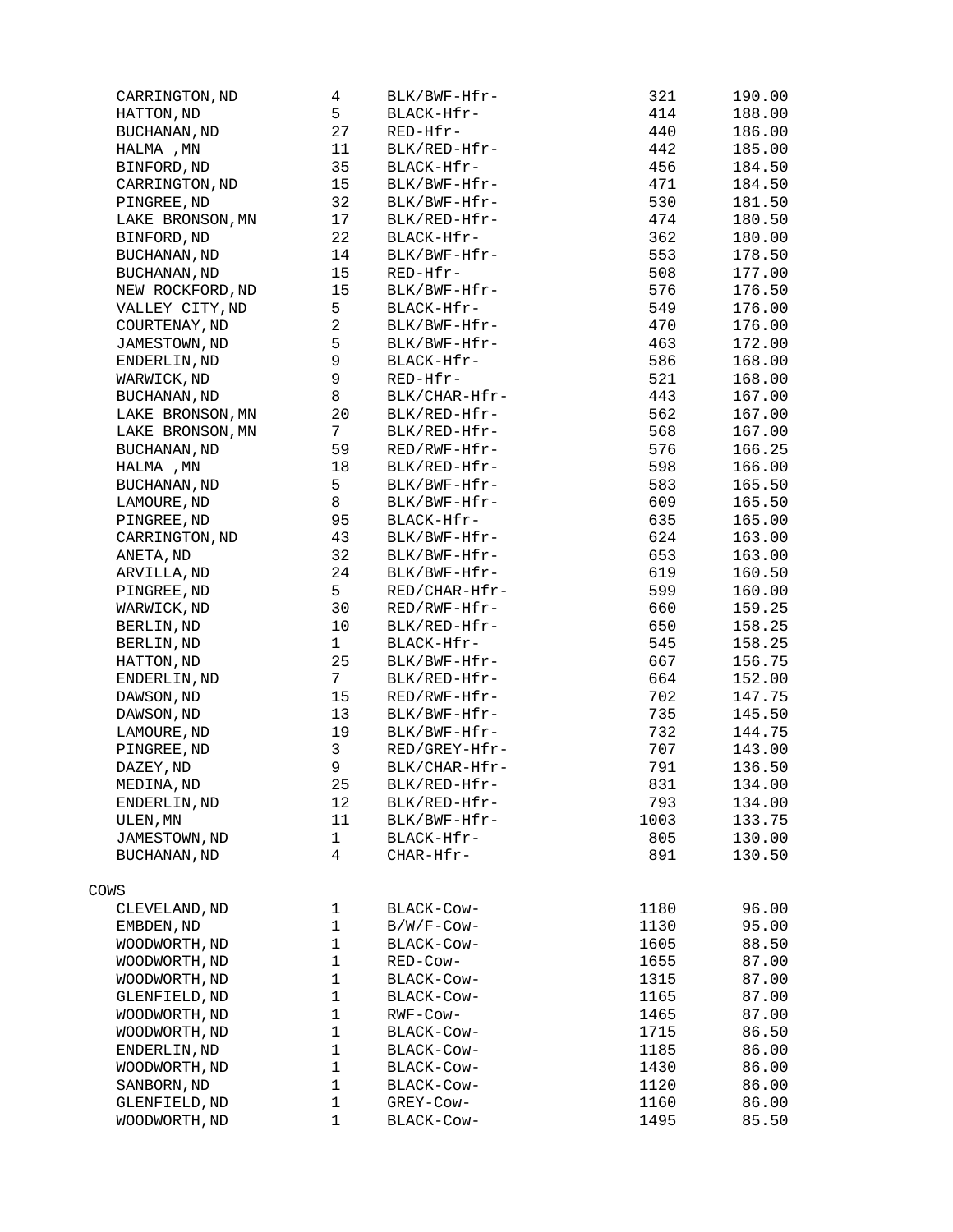| WOODWORTH, ND       | 1              | RWF-Cow-     | 1460 | 85.50 |
|---------------------|----------------|--------------|------|-------|
| WOODWORTH, ND       | $\mathbf 1$    | BLACK-COW-   | 1340 | 84.50 |
| JAMESTOWN, ND       | $\mathbf{1}$   | RED-Cow-     | 1280 | 84.50 |
| WOODWORTH, ND       | 1              | BLACK-COW-   | 1570 | 84.50 |
| WOODWORTH, ND       | 3              | BLACK-Cow-   | 1422 | 84.50 |
| WOODWORTH, ND       | $\overline{c}$ | BLACK-COW-   | 1420 | 84.00 |
| WOODWORTH, ND       | $\mathbf 1$    | RED-Cow-     | 1525 | 84.00 |
| WOODWORTH, ND       | $\mathbf{1}$   | BLACK-COW-   | 1385 | 84.00 |
| WOODWORTH, ND       | $\mathbf 1$    | RED-Cow-     | 1080 | 84.00 |
| COURTENAY, ND       | $\mathbf{1}$   | RED-Cow-     | 1410 | 84.00 |
| WOODWORTH, ND       | 1              | RED-Cow-     | 1010 | 84.00 |
|                     | $\overline{c}$ |              | 1523 |       |
| WOODWORTH, ND       |                | RED-Cow-     |      | 84.00 |
| WOODWORTH, ND       | $\overline{c}$ | BLACK-COW-   | 1235 | 84.00 |
| BUCHANAN, ND        | $\mathbf 1$    | BLACK-COW-   | 1150 | 83.50 |
| CHAFFEE, ND         | $\mathbf{1}$   | BLACK-Cow-   | 1275 | 83.50 |
| GLENFIELD, ND       | $\mathbf 1$    | BLACK-Cow-   | 1265 | 83.50 |
| CLEVELAND, ND       | $\mathbf 1$    | BLACK-Cow-   | 1280 | 83.50 |
| COURTENAY, ND       | $\mathbf 1$    | B/W/F-Cow-   | 1465 | 83.00 |
| JAMESTOWN, ND       | 1              | BLACK-Cow-   | 1210 | 83.00 |
| CLEVELAND, ND       | $\mathbf{1}$   | BLACK-Cow-   | 1590 | 83.00 |
| KENSAL, ND          | 1              | BLACK-Cow-   | 1360 | 83.00 |
| CLEVELAND, ND       | $\mathbf 1$    | BLACK-COW-   | 1305 | 83.00 |
| EDGELEY, ND         | $\mathbf{1}$   | BLACK-Cow-   | 1065 | 83.00 |
| BUCHANAN, ND        | $\mathbf{1}$   | BLACK-Cow-   | 1090 | 83.00 |
| COURTENAY, ND       | $\mathbf 1$    | RED-Cow-     | 1535 | 82.50 |
| ENDERLIN, ND        | $\mathbf 1$    | BLACK-COW-   | 1540 | 82.50 |
| MEDINA, ND          | $\mathbf{1}$   | RED-Cow-     | 1615 | 82.50 |
| WOODWORTH, ND       | 1              | BLACK-COW-   | 1215 | 82.00 |
| WOODWORTH, ND       | 1              | BLACK-Cow-   | 1165 | 82.00 |
| EDGELEY, ND         | $\mathbf{1}$   | RED-Cow-     | 1200 | 81.50 |
| SANBORN, ND         | $\mathbf{1}$   | BLACK-COW-   | 1060 | 81.50 |
|                     | $\mathbf 1$    |              |      |       |
| COOPERSTOWN, ND     |                | BLACK-Cow-   | 1110 | 81.50 |
| GLENFIELD, ND       | $\mathbf{1}$   | RED-Cow-     | 1325 | 81.50 |
| ENDERLIN, ND        | $\mathbf 1$    | B/BRKL-Cow-  | 1365 | 81.50 |
| GACKLE, ND          | $\mathbf{1}$   | BLACK-Cow-   | 1365 | 81.50 |
| VALLEY CITY, ND     | $\mathbf 1$    | BLACK-COW-   | 1040 | 81.00 |
| WOODWORTH, ND       | $\mathbf 1$    | B/W/F-Cow-   | 1190 | 81.00 |
| CLEVELAND, ND       | 1              | BLACK-Cow-   | 1480 | 81.00 |
| WOODWORTH, ND       | $\overline{c}$ | BLK/RED-Cow- | 1170 | 81.00 |
| WOODWORTH, ND       | 1              | RED-Cow-     | 1660 | 81.00 |
| VALLEY CITY, ND     | 1              | BLACK-COW-   | 1185 | 80.50 |
| WOODWORTH, ND       | $\mathbf{1}$   | BLACK-Cow-   | 1475 | 80.00 |
| <b>BUCHANAN, ND</b> | $\mathbf 1$    | BLACK-Cow-   | 1125 | 80.00 |
| GLENFIELD, ND       | $\mathbf 1$    | B/W/F-Cow-   | 1080 | 80.00 |
| CLEVELAND, ND       | 1              | BLACK-Cow-   | 1485 | 80.00 |
| CLEVELAND, ND       | 1              | BLACK-Cow-   | 1455 | 80.00 |
| WOODWORTH, ND       | $\mathbf 1$    | BLACK-Cow-   | 1235 | 80.00 |
| WOODWORTH, ND       | $\overline{c}$ | BLK/RED-Cow- | 1330 | 80.00 |
| WOODWORTH, ND       | $\mathbf 1$    | RED-Cow-     | 1150 | 80.00 |
| CHAFFEE, ND         | $\mathbf 1$    | BLACK-Cow-   | 1615 | 80.00 |
| WOODWORTH, ND       | 1              | RED-Cow-     | 1225 | 80.00 |
| CARRINGTON, ND      | $\mathbf 1$    | RED-Cow-     | 1220 | 80.00 |
| GLENFIELD, ND       | $\mathbf 1$    | BLACK-COW-   | 1610 | 79.50 |
|                     |                |              |      |       |
| CLEVELAND, ND       | 1              | BLACK-Cow-   | 1510 | 79.50 |
| CLEVELAND, ND       | $\mathbf 1$    | BLACK-Cow-   | 1460 | 79.50 |
| WOODWORTH, ND       | 2              | BLK/RED-Cow- | 1353 | 79.00 |
| CARRINGTON, ND      | $\mathbf{1}$   | BLACK-COW-   | 1335 | 79.00 |
| WOODWORTH, ND       | 1              | RED-Cow-     | 1565 | 78.50 |
| COURTENAY, ND       | 1              | BLACK-COW-   | 1535 | 77.50 |